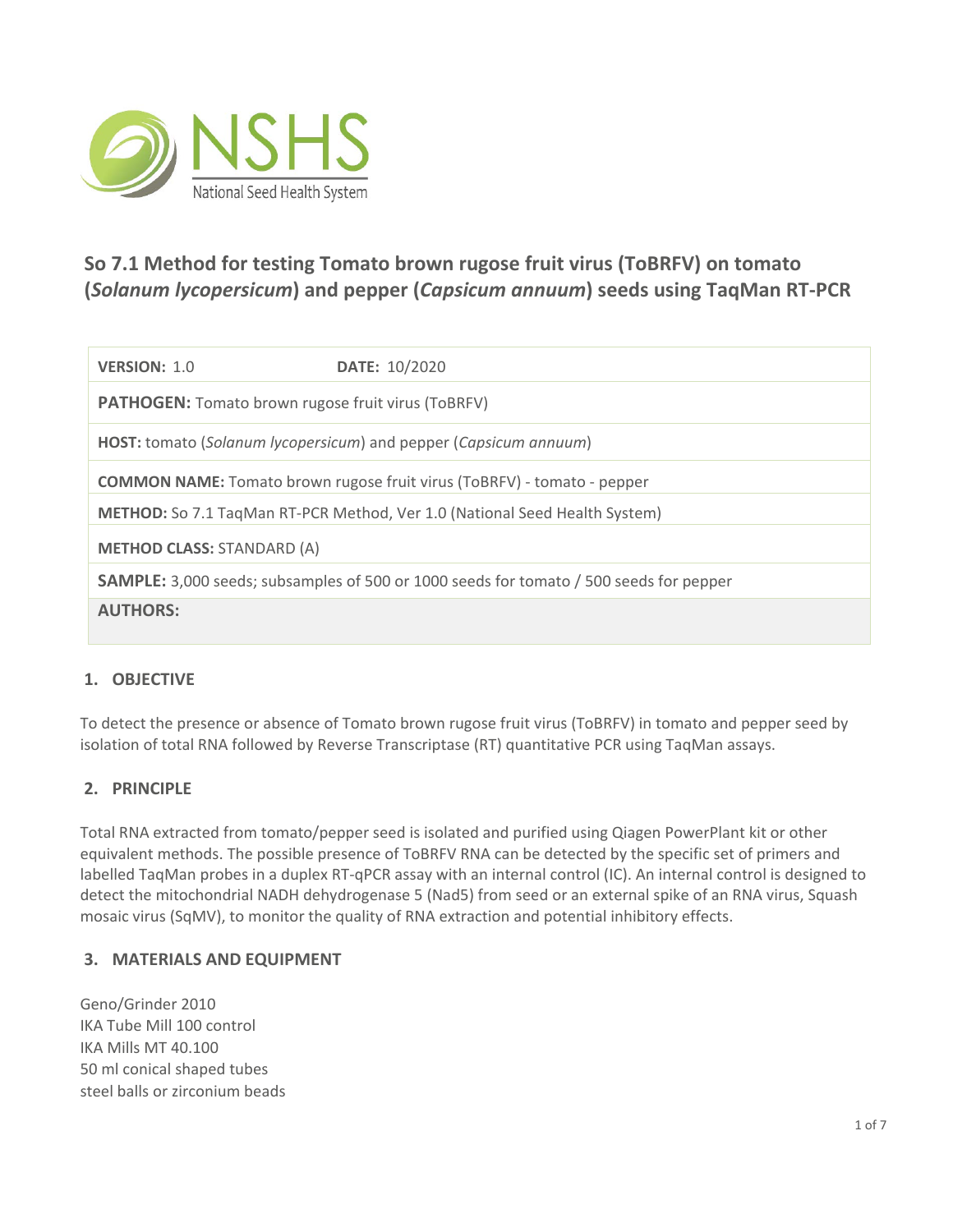RNA extraction buffer Thermal shaker or heat block Vortex mixer Centrifuges for 50 ml sample tubes and microcentrifuge tubes Vacuum manifolds (Optional) Positive RNA controls RNA extraction kit-Qiagen RNeasy PowerPlant Kit, Qiagen RNeasy Plant Mini kit, LGC Sbeadex Plant Maxi Kit, MagMax Plant RNA isolation kit, or MagNA Pure LC Total Nucleic Acid kit TaqMan RT-PCR reagents, including primers and probes Quanta qScript XLT One-Step RT-qPCR ToughMix, Low Rox (2X) or Ultraplex 1-Step ToughMix (4X) MicroAmp™Fast Optical 96-Well Reaction Plate MicroAmp™ Optical Adhesive Film Real-time PCR system

# **METHOD**

#### **Sample preparation**

- 4.1.1. Grinding
	- A. Option 1: Geno grinder
		- i. Weigh subsamples of 500 or 1000 seeds for tomato or 500 seeds for pepper and place into 50 ml tubes. Add an appropriate ball bearing(s).
		- ii. Freeze sample tubes containing seeds and ball bearings at -80 or -20 °C overnight. Option: Seed subsamples can be quickly frozen by placing tubes in liquid nitrogen
		- iii. For tomato seeds, grind seeds using geno grinder at 1400 1700 rpm, 2 minutes.
		- iv. For pepper seeds, grind seeds using a geno grinder at 1400-1700 rpm for 2 minutes twice. Refreeze samples between grinding as needed via freezer, dry ice or liquid N2.
	- B. Option 2: IKA Mill (grinder)
		- i. Weigh subsamples of 500 or 1000 seeds for tomato or 500 seeds for pepper and place into 50 ml mill tube.
		- ii. Set the speed at 25,000 rpm for 20 seconds and transfer ground seed flours to testing tubes for RNA isolation.



Figure 1. Demonstration of ground tomato (left) and pepper (right) seed flours comparing to unground seeds

4.1.2. If desired, prepare the internal control (IC) and add to subsamples prior to sampling for RNA extraction (see appendices).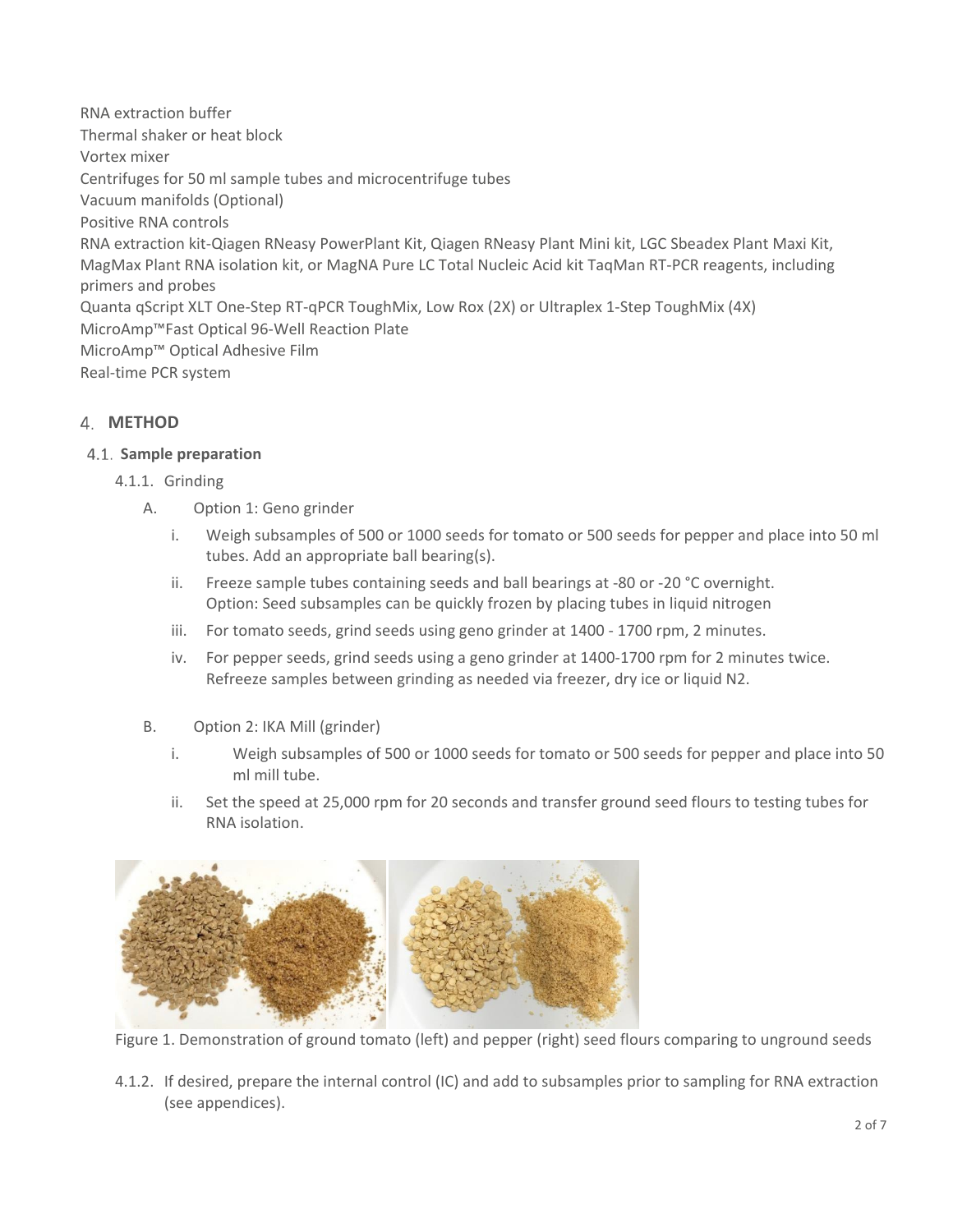- 4.1.3. Preparation for RNA isolation:
	- A. Option 1:
		- i. Add RNA extraction buffer to each ground subsample:

|        | 500 seed        | 1000 seed       |
|--------|-----------------|-----------------|
| Tomato | 6 ml            | $12 \text{ ml}$ |
| Pepper | $12 \text{ ml}$ |                 |
|        |                 |                 |

- ii. Mix samples with buffer vigorously by vortex or shaking and incubate samples at room temperature for 30-45 minutes.
- iii. Centrifuge the sample tubes up to 14,000 rcf for 5 minutes, transfer 200 ul of supernatant to a bead tube or a new 2.0 ml tube and follow appropriate steps according to preferred RNA extraction method (4.2.)
- B. Option 2:
	- i. Weigh 70-80 mg per subsample from ground seed flours into a bead tube or a new 2.0 ml tube and follow appropriate steps according to preferred RNA extraction method (4.2.)

#### **RNA isolation**

Options: using Qiagen PowerPlant kit (13500-50), LQC Sbeadex Plant Maxi Kit, MagMax Plant RNA isolation kit, Promega RSC Plant RNA kit or MagNA Pure LC Total Nucleic Acid kit for RNA extraction or equivalent RNA extraction method upon validation.

Follow Manufacturer's guidance. Use an elution volume of 100 ul.

## **Taqman RT-PCR**

Work on ice as much as possible and prevent prolonged exposure of probes to light. Wear clean lab coat and gloves to minimize the risk of cross-contamination.

- 4.3.1. Prepare the Taqman RT-PCR mixes according to the tables below and use the PCR mixes: Quanta qScript XLT One-Step RT-qPCR ToughMix (2X) or Ultraplex 1-Step ToughMix (4X). Fluorophores and quenchers of the probes may need to be adjusted depending on the thermocycler equipment used. With or without passive reference dye will depend on the PCR instrument used. Verify test performance by thorough in-lab validation.
- 4.3.2. Include internal control primers (Nad 5 or SqMV) and SqMV template (if necessary) in each PCR mix and calculate the required amount for reaction mixes

| Internal control | Final Conc. | Target | Sequence 5'-3'                            |
|------------------|-------------|--------|-------------------------------------------|
| Nad 5-F          | 100 nM      |        | <b>GATGCTTCTTGGGGCTTCTTGTT</b>            |
| Nad 5-R          | 100 nM      | Nad 5  | CTCCAGTCACCAACATTGGCATAA                  |
| Nad 5-Pr         | 50 nM       |        | VIC-AGGATCCGCATAGCCCTCGATTTATGTG-NFQ-MGB  |
| SqMV-F           | 200 nM      |        | TAGGAATTTCTGGGCAGAGT                      |
| SqMV-R           | 200 nM      | SqMV   | <b>GGGCTGTACTTTCTAAGGG</b>                |
| SqMV-Pr          | 100 nM      |        | Texas Red-CAGCAGCTTGGAACTTATAATCCAAT-BHQ1 |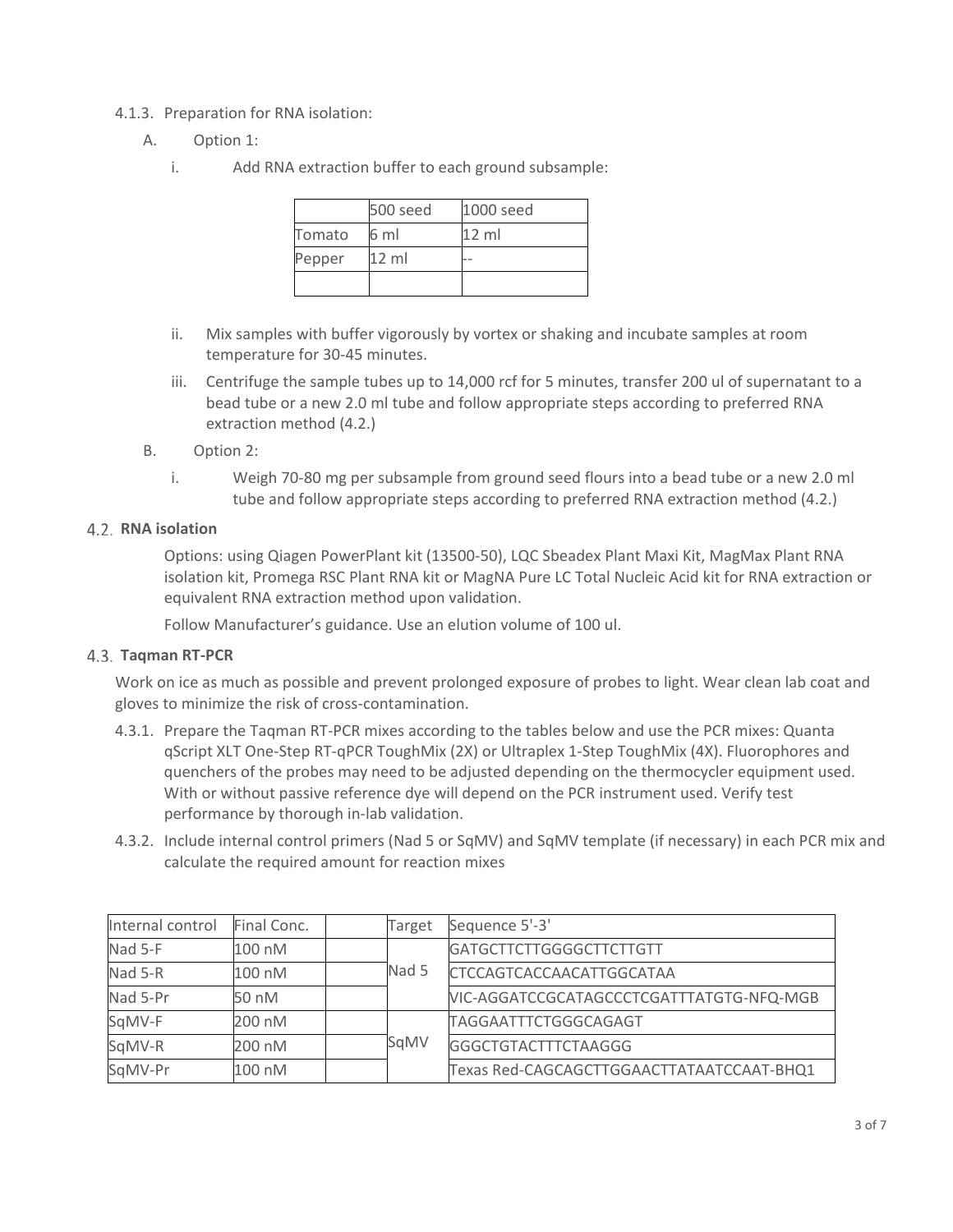- 4.3.3. Ensure to include positive amplification controls for each PCR assay
- 4.3.4. Prepare PCR mixes using the following template with 3 preferred ToBRFV primer sets:
	- A. One out of 2 primer sets targeting ToBRFV CP
	- B. CaTa28 primer set targeting movement protein

List of primers:

| Primer/Probe      | Target           | Sequence (5' -> 3') (fluorophore FAM as an example) | Reference     |
|-------------------|------------------|-----------------------------------------------------|---------------|
| <b>CSP1325 Fw</b> | <b>TOBRFV CP</b> | CATTTGAAAGTGCATCCGGTTT                              | ISHI-Veg 2019 |
| <b>CSP1325 Pr</b> | and 3'UTR        | 6FAM - ATGGTCCTCTGCACCTGCATCTTGAGA - BHQ1           |               |
| <b>CSP1325 Rv</b> |                  | GTACCACGTGTGTTTGCAGACA                              |               |
| Menzel Fw         | <b>TOBRFV CP</b> | CAATCAGAGCACATTTGAAAGTGCA                           | Menzel &      |
| Menzel Pr         | and 3'UTR        | 6FAM - ACAATGGTCCTCTGCACCTG - BHQ1                  | Winter 2020   |
| Menzel Ry         |                  | CAGACACAATCTGTTATTTAAGCATC                          |               |
| CaTa28 Fw         | <b>TOBRFV MP</b> | <b>GGTGGTGTCAGTGTCTGTTT</b>                         | ISHI-Veg 2019 |
| CaTa28 Pr         |                  | 6FAM - AGAGAATGGAGAGAGCGGACGAGG - BHQ1              |               |
| CaTa28 Rv         |                  | <b>GCGTCCTTGGTAGTGATGTT</b>                         |               |



Figure 2. Illustration of primer sets targeting ToBRFV on schematic diagram of genome organization showing the viral four predicted ORFs adapted from Luria et al., 2017

PCR mix example 1: triplex PCRs

| Reagent                 | Final Conc. | Target           |
|-------------------------|-------------|------------------|
| <b>RNase-Free Water</b> |             |                  |
| <b>MasterMix</b>        | 1x          |                  |
| Primer set 1 -For       | 300 nM      |                  |
| Primer set 1 - Rev      | 300 nM      | <b>ToBRFV</b>    |
| Primer set 1 -Probe 1   | 200 nM      |                  |
| Primer set 2 -For       | 300 nM      | ToBRFV           |
| Primer set 2 -Rev       | 300 nM      |                  |
| Primer set 2 -Probe 2   | 200 nM      |                  |
| IC Forward              | Reference   |                  |
| <b>IC Reverse</b>       | above       | Internal Control |
| IC Probe 3              |             |                  |
| <b>RNA</b> extract      | 4 μl        |                  |
| Total                   | $20 \mu$    |                  |

Probes 1, 2, 3 are labeled with different fluorophores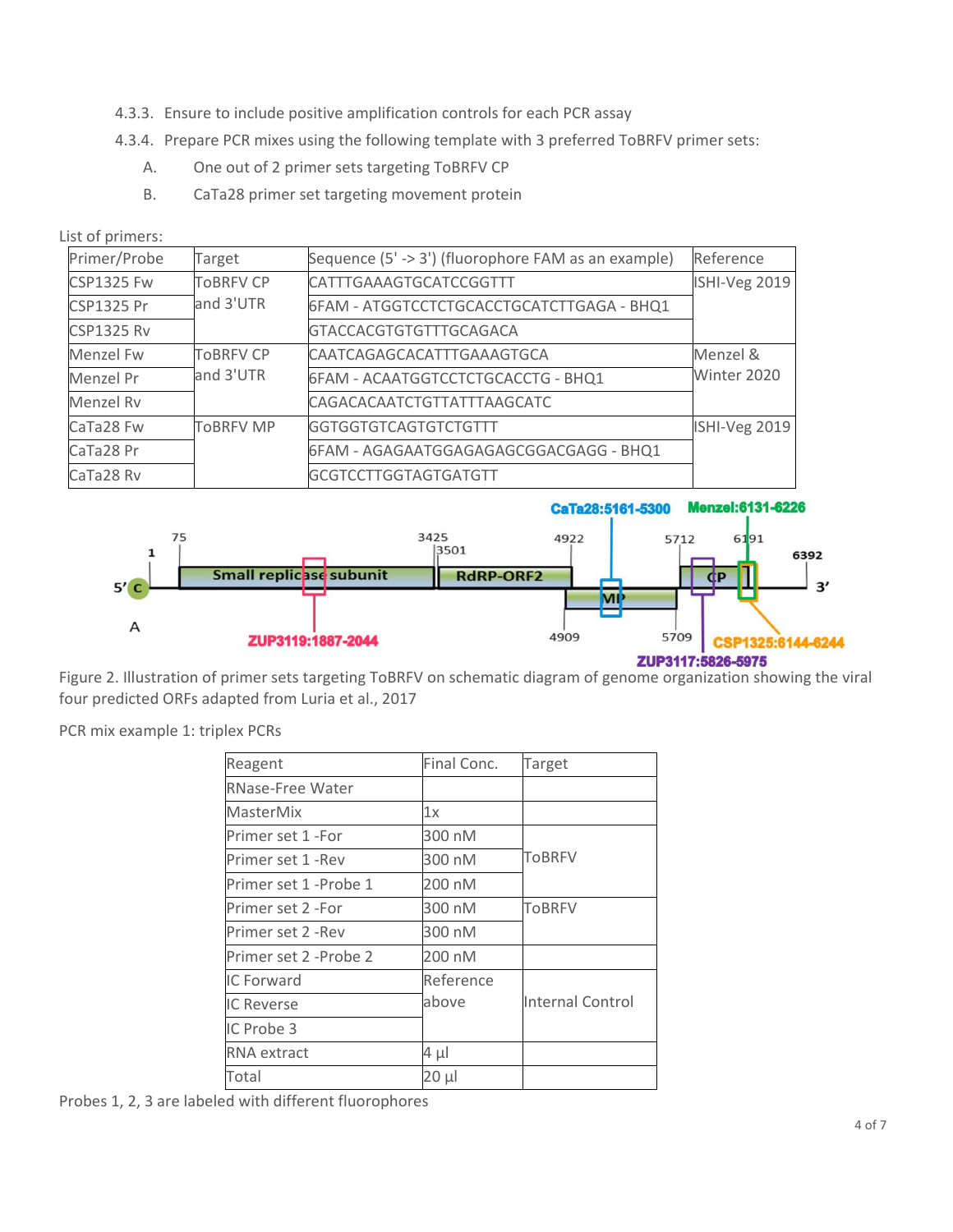#### PCR mix example 2: two sets of duplex PCRs

| Reagent              | Final Conc.     | Target                  |
|----------------------|-----------------|-------------------------|
| RNase-Free Water     |                 |                         |
| <b>MasterMix</b>     | 1х              |                         |
| Primer set 3 -For    | 300 nM          |                         |
| Primer set 3 -Rev    | 300 nM          | <b>ToBRFV</b>           |
| Primer set 3 - Probe | 200 nM          |                         |
| IC Forward           | Reference above |                         |
| <b>IC Reverse</b>    |                 | <b>Internal Control</b> |
| IC Probe             |                 |                         |
| <b>RNA</b> extract   | 4 µl            |                         |
| Total                | 20 µl           |                         |

Probes 1 and 2 are labeled with different fluorophores

- 4.3.5. Transfer 16 μL of PCR mix into a 96-well reaction plate. Add 4 μL of RNA sample into 16 μL of PCR mix. Cover the plate with adhesive film.
- 4.3.6. Include a positive RNA control and a no-template control in each run.
- 4.3.7. Run the assay using the following program:

|                         | <b>Temperature</b> | Time             |
|-------------------------|--------------------|------------------|
| cDNA synthesis          | 48 °C              | $15 \text{ min}$ |
| <b>Denaturation</b>     | 95 °C              | $10 \text{ min}$ |
| PCR cycling (40 cycles) | 95 °C              | 10 <sub>s</sub>  |
|                         | 60 °C              | 60 <sub>s</sub>  |

#### **Evaluation test result**

- 4.4.1. Threshold setting has to be validated depending on the use of mastermix and thermal cycler
- 4.4.2. Results are valid only if positive controls give a clear signal with a Ct < 30 and negative controls have a Ct of > 35. The amplification of an internal control should give a clear signal, preferably a Ct < 30 for endogenous control and Ct 28 ± 3 for SqMV spiked internal control.
- 4.4.3. Determine if ToBRFV was detected in each seed lot. If one or more PCR replicates with any of the selected primer sets has a Ct value <30, the seed lot is positive. If one or more PCR replicates with any of the selected primer sets has a Ct value ≥30 but <32 and all other data are in the negative range, the result is considered inconclusive.

## **REFERENCES**

- 5.1. ISHI-Veg, International Seed Federation. September 2019. Detection of infectious Tomato brown rugose fruit virus (ToBRFV) in tomato and pepper seed. Version 1.3 [https://www.worldseed.org/wp-content/uploads/2020/03/Tomato-ToBRFV\\_2020.03.pdf](https://www.worldseed.org/wp-content/uploads/2020/03/Tomato-ToBRFV_2020.03.pdf)
- 5.2. ISHI-Veg, International Seed Federation. 2019. ISHI-Veg develops new, specific detection method Tomato brown rugose fruit virus. Prophyta Annual P10-15. <http://www.prophyta.org/prophyta/Prophyta2019-ISHI-veg.pdf>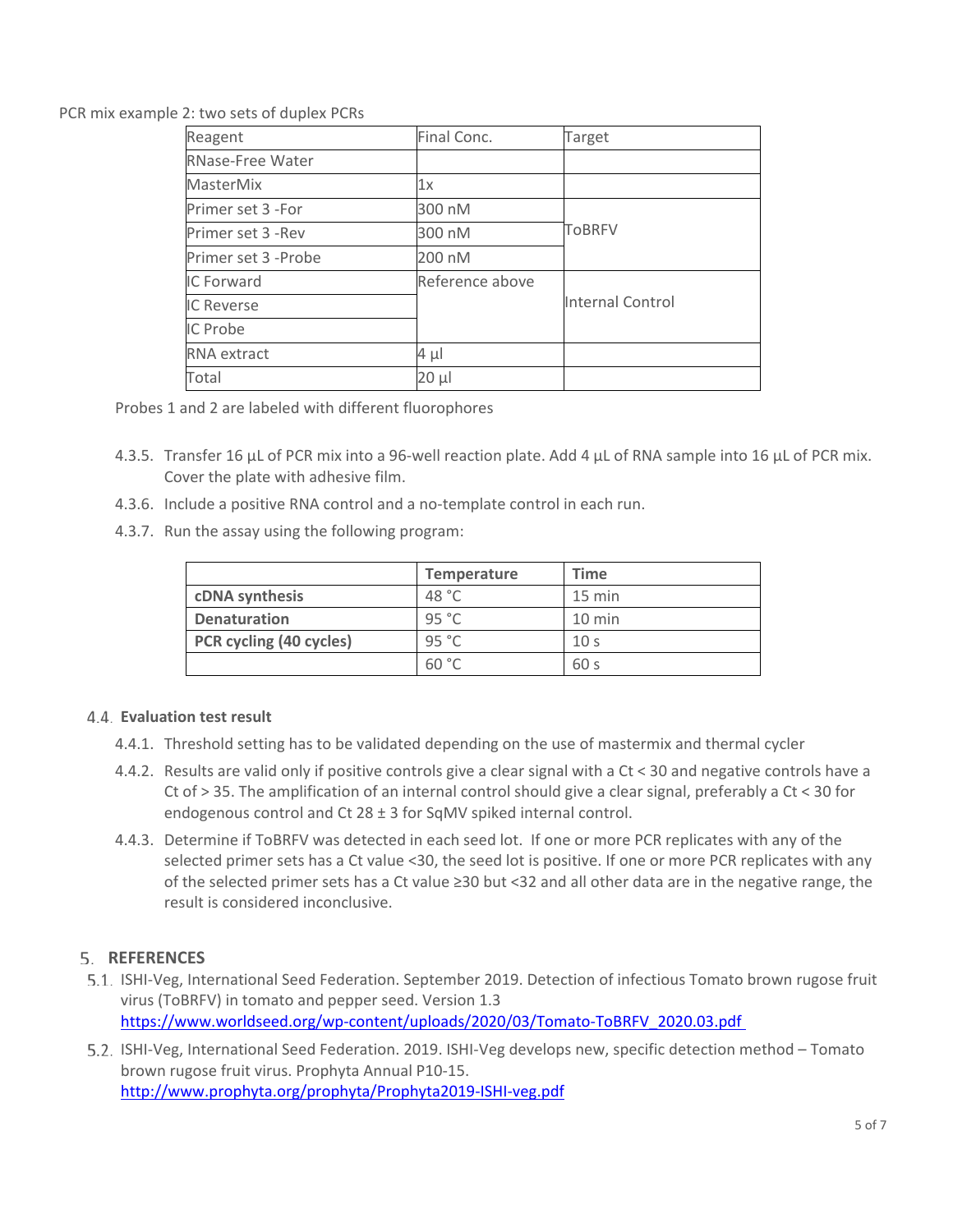- 5.3. Menzel, W & Winter S (2020) Identification of novel and known tobamoviruses in tomato and other solanaceous crops using a new pair of generic primers and development of a specific RT-qPCR for ToBRFV. Acta horticulturae (in press)
- 5.4. Menzel, W., Jelkmann, W. and Maiss, E. 2002. Detection of four apple viruses by multiplex RT-PCR assays with co-amplification of plant mRNA as internal control. Journal of Virological Methods, 99: 81–92.
- 5.5. National Seed Health System. 2020. Method for testing Pospiviroids (CLVd, PCFVd, PSTVd, TASVd, TCDVd and TPMVd) on tomato (Solanum lycopersicum) and pepper (Capsicum annuum) seeds using TaqMan RT-PCR. <https://seedhealth.org/so6-1/>
- 5.6. Naktuinbouw reference protocol: Real-time RT-PCR (RT Tagman PCR) for pospiviroids (CEVd, CLVd, PCFVd, PSTVd, TASVd, TCDVd and TPMVd) on seeds of tomato (Solanum lycopersicum). Protocol numner SPN-V043e, Version 2.4, Date: 15-05-2020. [https://www.naktuinbouw.com/sites/default/files/SPNV043e%20v2.4%20Pospiviroids%20tomatoseeds\\_0.pdf](https://www.naktuinbouw.com/sites/default/files/SPNV043e%20v2.4%20Pospiviroids%20tomatoseeds_0.pdf)

## **APPENDICES**

## **RNA extraction buffer**

(reference from NSHS method for pospiviroid testing):

|                               | 100 ml           | 1000 ml         |
|-------------------------------|------------------|-----------------|
| Deionized Water               | 35 ml            | 350 ml          |
| PVP-40 (3%)                   | 3g               | 30 <sub>g</sub> |
| Guanidine Isothiocyanate (4M) | 47.30 g          | 473 g           |
| Sodium acetate (0.2M)         | 1.6 <sub>g</sub> | 16 <sub>g</sub> |
| 0.5M EDTA (25mM)              | 5 ml             | 50 ml           |
| Sodium metabisulfite          | 1 <sub>g</sub>   | 10 <sub>g</sub> |
| Sodium sulfite (1%)           | 1 <sub>g</sub>   | 10 <sub>g</sub> |
| Adjust pH to 5.0 with 37% HCl |                  |                 |

**Alternate RNA extraction buffer** – guanidine-HCl extraction buffer can also be used (from Naktuinbouw pospiviroid reference protocol)

|                         | 100 ml            | 1000 ml          |
|-------------------------|-------------------|------------------|
| Guanidine hydrochloride | 57.30 g           | 573 g            |
| Sodium acetate (4M)     | 5 ml              | 50 ml            |
| EDTA-disodium           | 0.93 <sub>g</sub> | 9.3 <sub>g</sub> |
| <b>PVP-10</b>           | 2.5 <sub>g</sub>  | 25g              |
| Deionized water         | 100 ml            | 1000 ml          |

**Preparation of SqMV as an Internal control for monitoring the quality of RNA extraction.**

- 1. Take 0.1 gm of SqMV infected tissue, grind and add 50 ml of GenEx buffer.
- 2. From this 50 ml suspension, make 10-fold serial dilutions from 10-1 to 10-4.
- 3. Take 10 μl from each dilution (at least 3 replications/dilution), spike into seed matrix with RNA extraction buffer and proceed with extraction procedure.